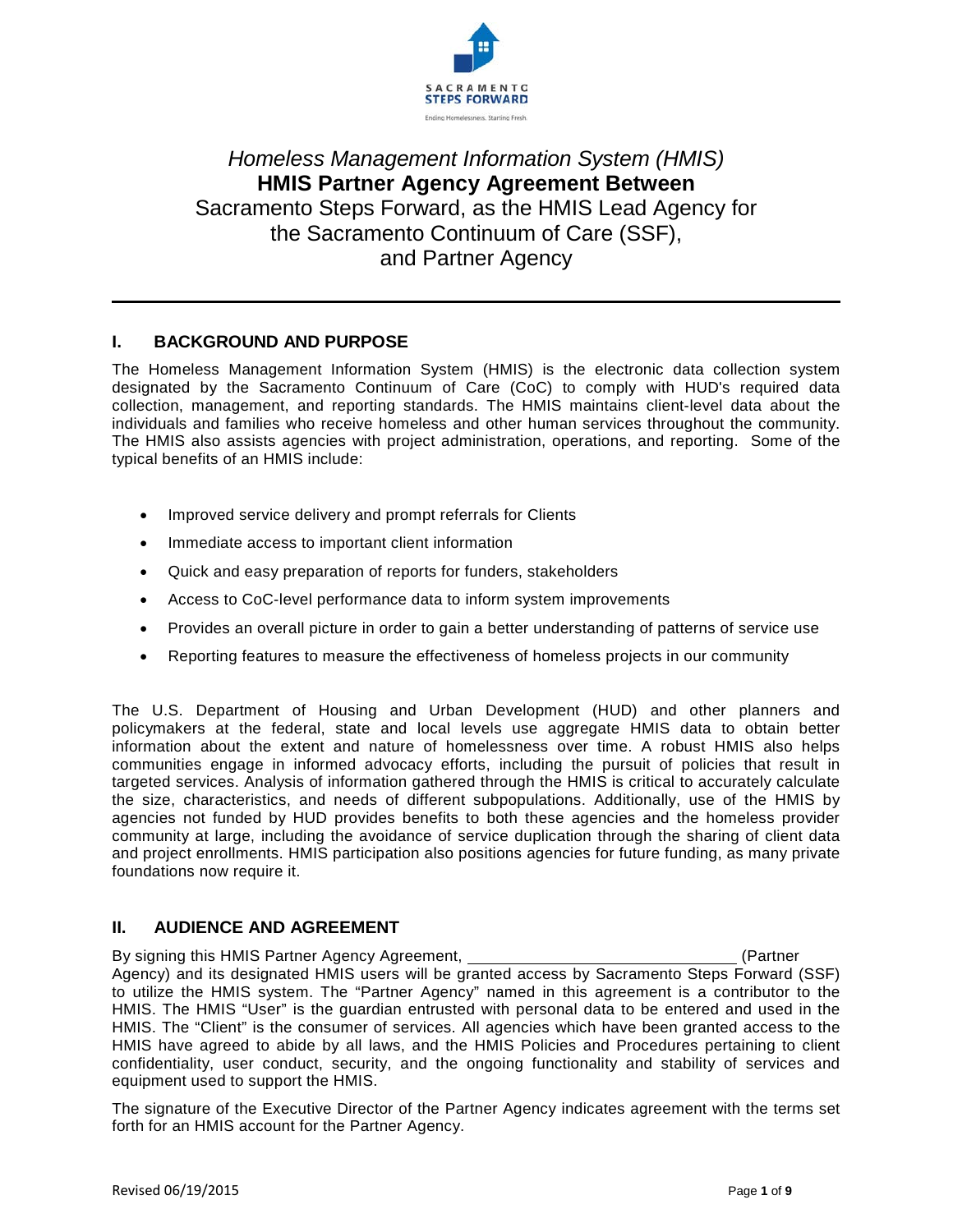

### $III.$ **GENERAL PROVISIONS**

#### $A_{1}$ AGREEMENT, UNDERSTANDING AND RESPONSIBILITIES

The Sacramento City and County CoC has designated SSF as the HMIS Lead Agency. All homeless assistance and homelessness prevention service providers in this CoC are eligible to become HMIS Partner Agencies, except for domestic violence providers covered by the Violence Against Women Act (VAWA).

The parties share a common interest in serving the homeless population, and those at risk of becoming homeless, while reducing the current number of homeless in the CoC. The purpose of this agreement is to set out the provisions for the implementation, maintenance, coordination, and operation of the HMIS.

SSF is responsible for administering the HMIS on behalf of the CoC, including the implementation, project management, training, maintenance, help desk support, granting and limiting of HMIS access and – in coordination with the HMIS Software Provider – the enhancement and upgrading of the HMIS software. The Partner Agency is responsible for entering client data in the HMIS according to project type requirements. SSF and all Partner Agencies participate in an HMIS & Data Committee which meets monthly and reports to the CoC Advisory Board. The CoC Advisory Board oversees HMIS implementation. Detailed responsibilities are listed in sections below.

#### **B. SCOPE**

This agreement addresses the respective responsibilities of SSF and the Partner Agency for ongoing HMIS service and activities. The specific responsibilities of the parties to this agreement for the confidentiality, reporting requirements, training, policies and procedures, hardware and software for the HMIS are clearly defined herein to ensure an effective, efficient, and secure system. All addendums referenced in this agreement are also part of the agreement. SSF and the Partner Agency will abide by all relevant Federal and California State confidentiality regulations and laws that protect client records.

# IV. SSF DUTIES AND RESPONSIBILITIES

### **SSF will:**

- A. **GENERAL** 
	- 1. In consultation with the CoC, select the HMIS Software Provider; define the HMIS program and implement its standards; promote awareness of the program to all interested parties; monitor the program's successes and failures in order to validate its effectiveness.
	- 2. Be the sole liaison between the Partner Agency and the HMIS Software Provider; user questions concerning the software are to be directed only to SSF.
	- 3. Develop, implement, and maintain privacy and security protocols for the HMIS.
	- 4. Provide a standard HMIS training and technical support package to all Partner Agencies.
	- 5. In collaboration with the HMIS Software Provider, take all necessary precautions to prevent any destructive or malicious programs from being introduced to the HMIS and, through it, to the Partner Agencies. SSF will employ all appropriate measures to detect virus infection and all appropriate resources to efficiently disinfect any affected systems as quickly as possible.
	- 6. Notify the Partner Agency of HMIS failure, errors, and/or problems immediately upon discovery.
	- 7. Provide help desk service on Business Days<sup>1</sup> from 8 a.m. to 5 p.m.
	- 8. Provide all other reasonably expected activities regarding the operation of the HMIS.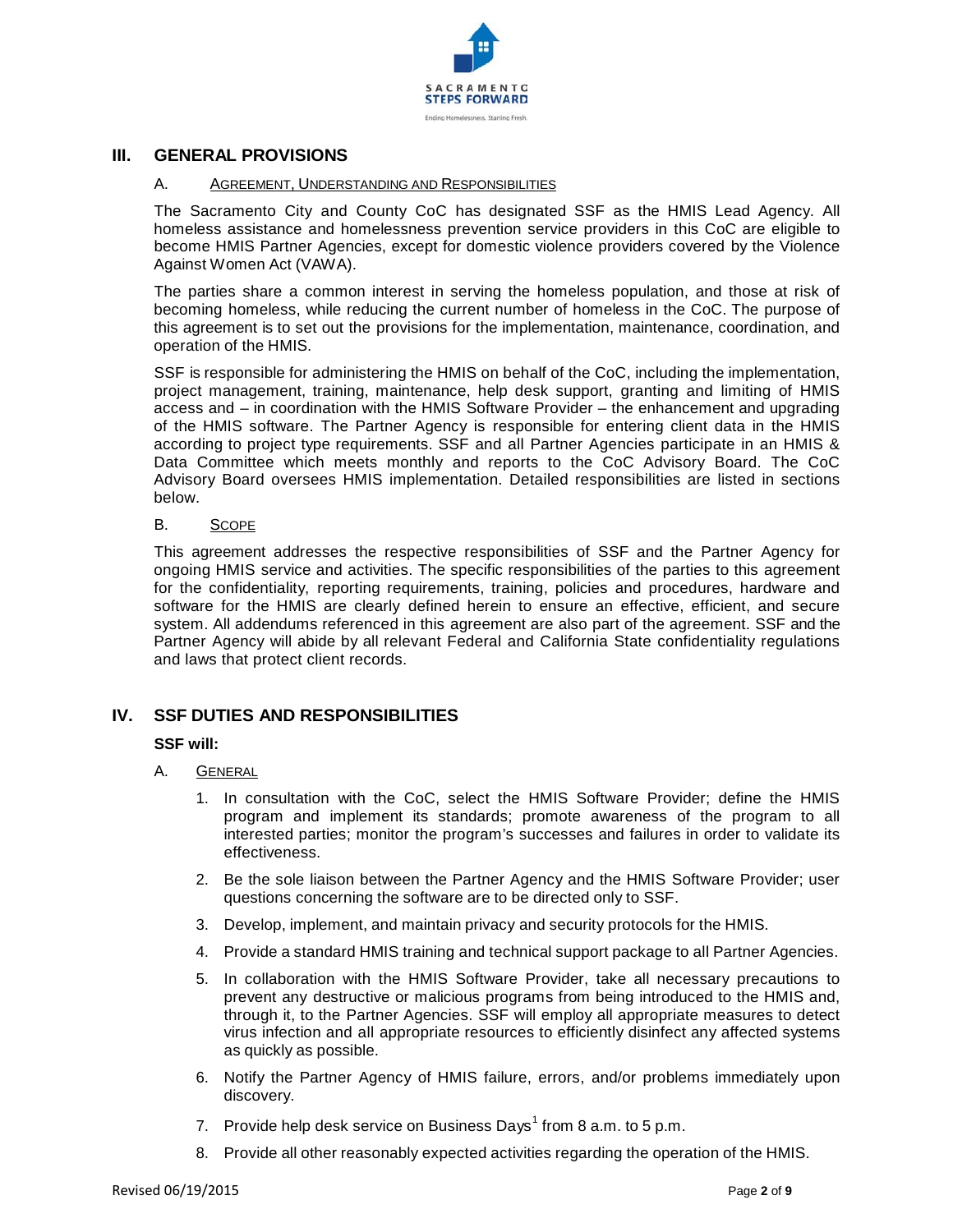

- **B.** PRIVACY, CONFIDENTIALITY AND SECURITY
	- 1. Maintain all client-identifying information in strictest confidence, using the latest available technology. SSF may suspend HMIS access to any user or Partner Agency for the purpose of investigating suspicion of breached confidentiality.
	- 2. Contract with the HMIS Software Provider to maintain and administer central and backup server operations; including security procedures and daily system backup to prevent the loss of data.
	- 3. Monitor access to the HMIS in order to detect violations of information security protocols and maintain for inspection accurate logs of all changes made to the information contained within the database.
	- 4. Issue user accounts, passwords, and certificates of participation (when requested) for HMIS users provided that:
		- a. The Partner Agency has signed the HMIS Partner Agency Agreement;
		- b. The Partner Agency has paid the current year's participation fee (if applicable);
		- c. SSF has received signed HMIS User Agreements, and
		- d. User has successfully completed the HMIS user training and any related testing.
	- 5. Periodically change Partner Agency passwords for security purposes and lock out user accounts after a specified period of inactivity.
	- 6. Comply with the HMIS Privacy & Security Plan and not release personally identifiable information to any person, agency, or organization; unless allowed by the HMIS Privacy & Security Plan.
	- 7. Set up and maintain inter-agency data sharing options in HMIS.
	- 8. Conduct Partner Agency site visits to ensure compliance with all protocols.
- $C_{1}$ **USER TRAINING AND PROGRAM SETUP** 
	- 1. Conduct the initial software training for all new HMIS users.
	- 2. Provide training materials, including user manuals with definitions and instructions, to each individual who attends the training class.
	- 3. Set up Partner Agency programs according to the HMIS Data Standards; including related grants, services, assessments, housing units, and other applicable options in the HMIS software.
	- 4. Provide additional trainings according to the user role, program type, or specific activities. These trainings may include classroom refreshers, reporting trainings, group webinars, one-on-one instructions, etc.
	- 5. Provide other HMIS-related trainings upon request.

### V. PARTNER AGENCY DUTIES AND RESPONSIBILITIES

### The Partner Agency will:

- A. **GENERAL** 
	- $1.$ Strictly adhere to all policies and procedures contained in the HMIS Partner Agency Agreement, as it may be amended from time to time, and all of its appendices. A copy of this signed agreement must be kept on file and made available upon audits.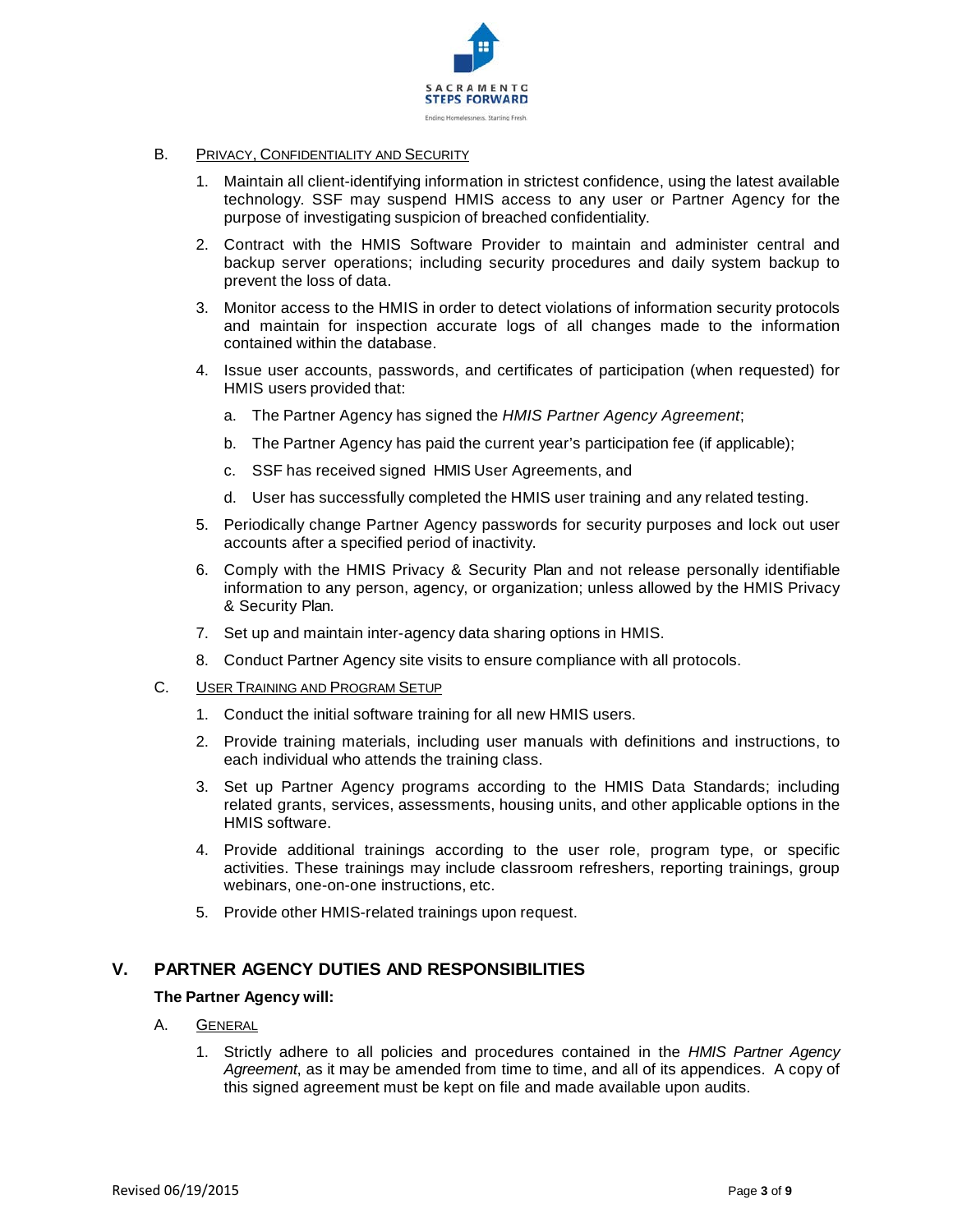

2. No party to this agreement shall assume any additional liability of any kind due to its execution of this agreement. It is the intent of the parties that each shall remain liable, to the extent provided by law, regarding its own acts and omissions, but that no party shall assume additional liability on its own behalf or liability for the acts of any other individual or entity except for the acts and omissions of its own employees, volunteers, agents, or contractors through participation in the Sacramento Coordinated Entry Collaborative. The parties intend that this agreement is for their benefit only and that this agreement creates no rights for any third party.

#### **B.** PRIVACY AND CONFIDENTIALITY

- 1. Comply with all federal and state laws and regulations, and with all HMIS policies and procedures (particularly the HMIS Data and Technical Standards Final Notice from July  $2004<sup>2</sup>$  and the HMIS Data Standards Manual Released August, 2014<sup>3</sup>) relating to the collection, storage, retrieval, and dissemination of client information as well as their respective agency's privacy procedures.
- 2. Comply with the HMIS Privacy & Security Plan, HMIS Data Quality Plan, and the Inter-Agency HMIS Data Sharing Agreement (as applicable).
- 3. Use HMIS database for its legitimate business purposes only.
- 4. Ensure that provision of services is not and will never be contingent on client participation in HMIS and nothing in this document or its addendums or other related documents shall be construed to require or imply otherwise.
- 5. Protection of Client Privacy: Obtain Client's written consent upon the initial visit before any data is collected. A verbal consent is not acceptable. Collect and maintain records of all Client Informed Consent and Release of Information Authorization forms in accordance with the HMIS policies and procedures. It's highly recommended that the signed consents are uploaded to client record in HMIS.
	- a. Oral Explanation: All Clients will be provided an oral explanation stating their information will be entered into a computerized record keeping system. The Partner Agency will provide an oral explanation of the HMIS and the terms of consent. The Partner Agency is responsible for ensuring that this procedure takes place prior to every client interview.
	- b. Written Explanation: Each Client whose information is being shared with another Partner Agency must agree via the written Consumer Informed Consent & Release of Information Authorization form (see Appendix C). A Client must be informed as to what information is being shared and with whom it is being shared.
	- c. Information Release: The Partner Agency agrees not to release client identifiable information to any other organization without proper client consent except as provided by federal and California State law. See attached Consumer Informed Consent & Release of Information Authorization and Regulations below.
	- d. Client Consent Revocation: If a Client withdraws their consent for release of information, the Partner Agency remains responsible to ensure that the Client's information is unavailable to all other Agencies.
	- e. Renewal of Release: Consumer Informed Consent and Release of Information Authorization forms are valid for five (5) years from the date signed. A new must be resigned if the Client remains in the program after that time.
	- Record Keeping: The Consumer Informed Consent and Release of Information  $f_{\rm{r}}$ Authorization forms should be kept in the file for a minimum of five (5) years after exit from the program.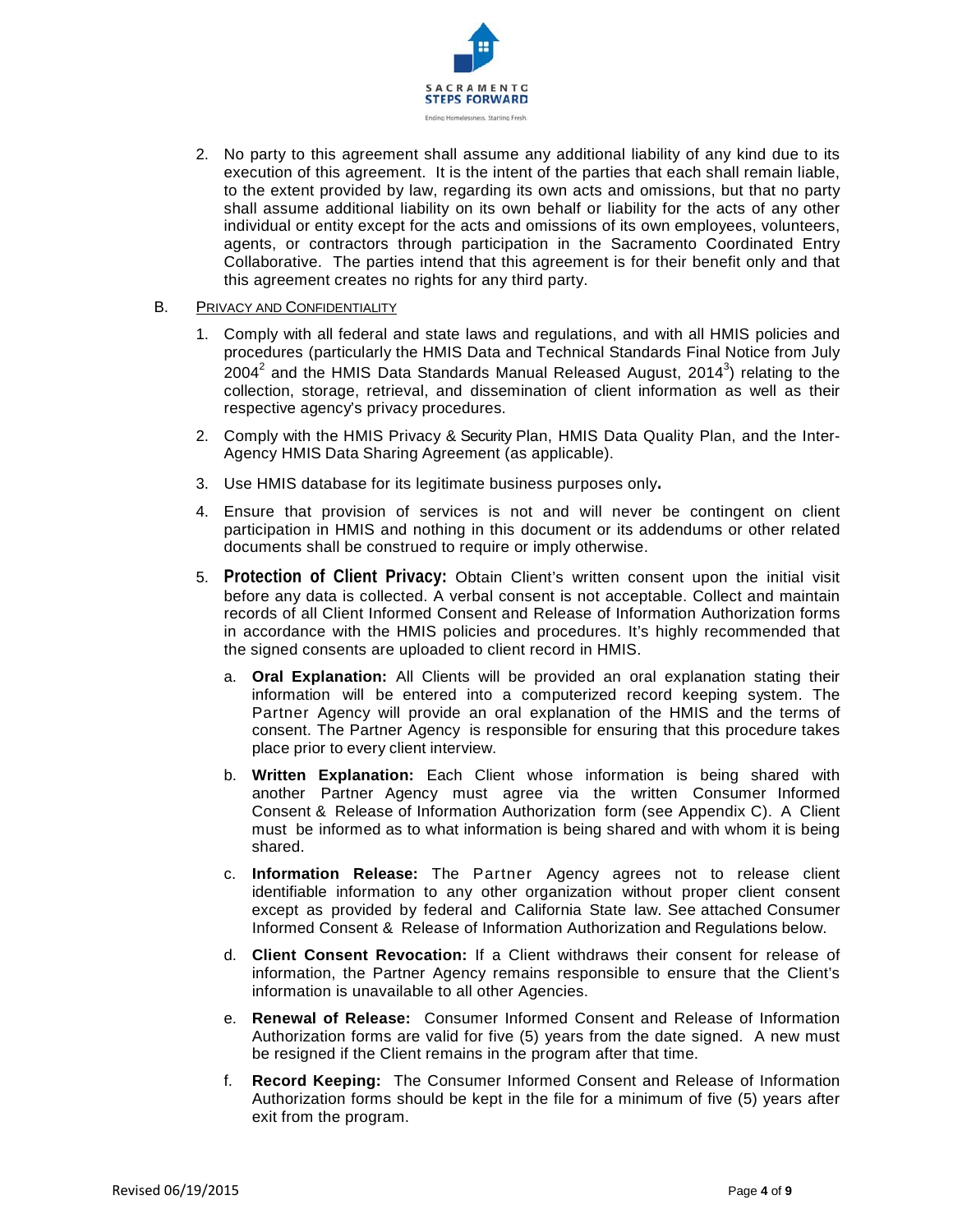

- 6. Postings: Post both the HMIS Privacy Statement and Consumer Consent notices at the Partner Agency.
	- a. Both the HMIS Privacy Statement and Consumer Notice must be posted at each intake desk or comparable location.
	- b. Both the *HMIS Privacy Statement and Consumer Notice* must be made available in writing at the Client's request.
	- c. If the Partner Agency maintains an agency website, a link to the HMIS Privacy Statement must be on the homepage of the Partner Agency's website.
- 7. Regulations: Must uphold all relevant Federal and California State confidentiality regulations to protect client records and privacy. In addition, the Partner Agency will only release client records with written consent by the Client, unless otherwise provided for in the regulations. Specifically, but not limited to, the following:
	- a. Will abide specifically by the federal confidentiality rules as contained in the Code of Federal Regulations (CFR) 42 Part  $2^4$ , Confidentiality of Alcohol and Drug Abuse Patient Records, regarding disclosure of alcohol and/or drug abuse records. In general terms, the Federal regulation prohibits the disclosure of alcohol and/or drug abuse records unless disclosure is expressly permitted by written consent of the person to whom it pertains or as otherwise permitted by CFR 42 Part 2. A general authorization for the release of medical or other information is not sufficient for this purpose. The Partner Agency understands that the Federal rules restrict any use of the information to criminally investigate or prosecute any alcohol or drug abuse patients.
	- b. Will abide specifically with the Health Insurance Portability and Accountability Act of 1996 and corresponding regulations passed by the U.S. Department of Health and Human Services. In general, the regulations provide consumers with new rights to control the release of medical information; including advance consent for most disclosures of health information, the right to see a copy of health records, the right to request a correction to health records, the right to obtain documentation of disclosures of information may be used or disclosed. The current regulation provides protection for paper, oral, and electronic information.
	- c. Will abide specifically with the California Government Code 11015.5<sup>5</sup> regarding electronically collected personal information. In general, the Government Code ensures that any electronically collected personal information about Clients cannot be shared with any third party without the Client's written consent.
	- d. Will use reasonable best efforts to comply with all other laws of the State of California and applicable local laws regarding confidentiality

#### $C_{1}$ **DATA QUALITY AND MONITORING**

- 1. Must fully comply with the latest HMIS Data Quality Plan. This plan is posted on the SSF website<sup>6</sup> and is available in hard copy upon request.
- 2. Enter data into the HMIS within the timeframe as specified in the Data Quality Plan. Timely data entry prevents duplication of client records and other shared transactions, such as enrollments and services. It also allows good quality data for both projectspecific and aggregate reports. Partner Agencies and their HMIS Users may be held liable in the event that a preventable duplication occurs as a result of missing, late, or incomplete data entry. Repetitive lack of timely entry can result in official reports of concern and possible findings against the Partner Agency and could culminate in official penalties up to and including loss of project funding.
- 3. Collect all HUD mandatory data elements, according to the data completeness and accuracy requirements.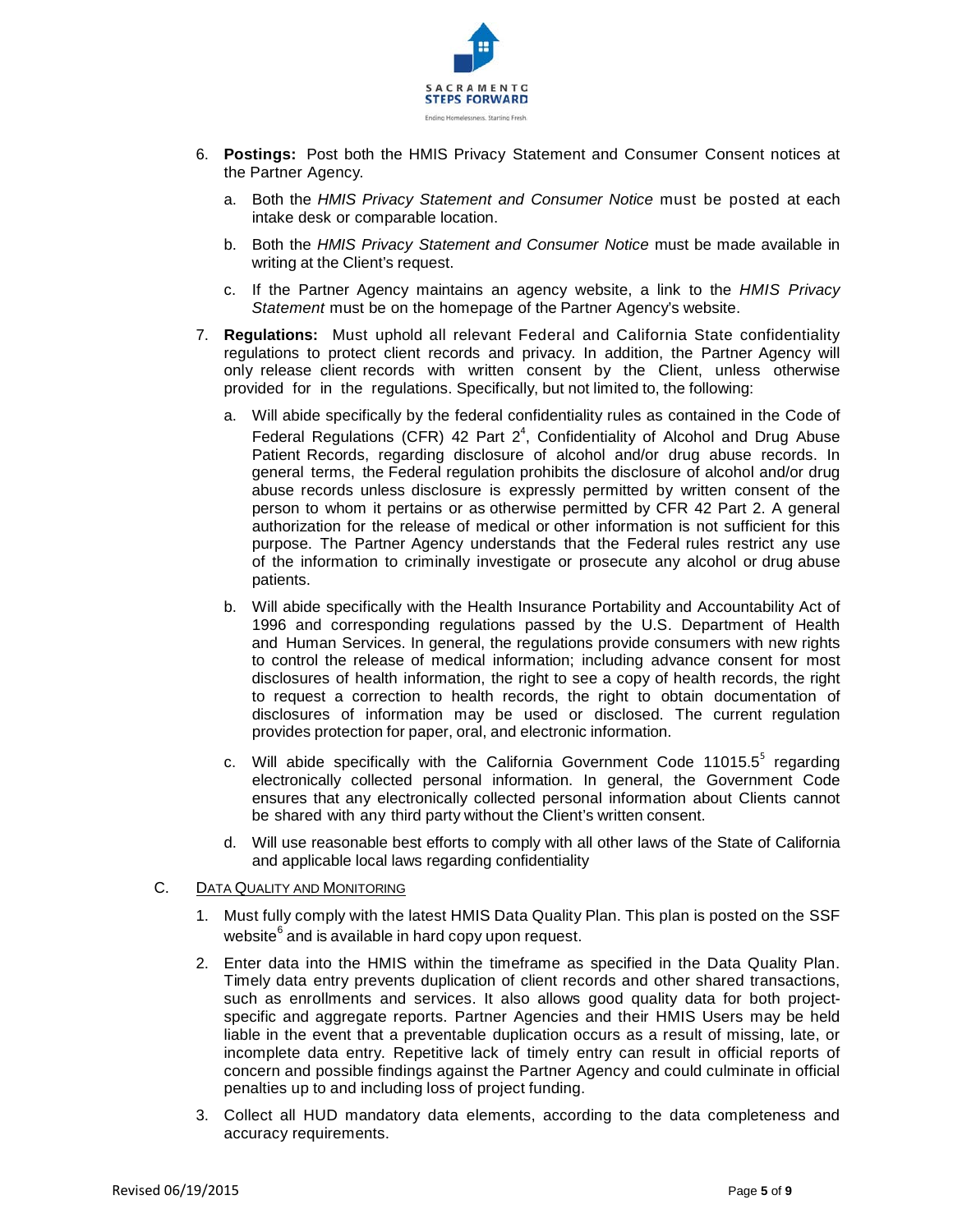

- 4. Take all steps reasonably necessary to verify the information provided by Clients for entry into the HMIS, and to see that it is correctly entered into the HMIS by the Partner Agency User.
- 5. Immediately notify SSF when a programmatic, personnel, or other issue arises that precludes the Partner Agency from entering the HMIS data within the allowed timeframe. By informing the SSF in a timely fashion, the agencies can work together to craft an interim solution that is minimally disruptive to the HMIS as a whole.
- 6. Take all steps reasonably necessary to ensure that no profanity, offensive language, malicious information or discriminatory comments based on race, ethnicity, ancestry, skin color, religion, sex, gender identity, sexual orientation, national origin, age, familial status, or disability are entered into the HMIS.
- 7. Do not upload material into the HMIS that is in violation of any federal or state regulations, including, but not limited to: copyrighted material, material legally judged to be threatening or obscene, and material known to the Partner Agency to be confidential trade secrets.
- 8. Do not use the HMIS with malicious intent; intent to defraud any individual or entity, including governmental agency; or intent to conduct any illegal activity.
- 9. The Partner Agency shall not knowingly enter false or misleading data under any circumstances and will use its reasonable best efforts to avoid any misrepresentations related to client information in the HMIS.
- 10. Allow the SSF staff to conduct periodic monitoring and reviews of the original documentation in client files to ensure data accuracy. This monitoring is limited only to the client information relevant to HMIS data collection.
- D. TRAINING
	- 1. Ensure that each Partner Agency HMIS User has attended appropriate training as required by SSF, has signed the HMIS User Agreement (see Appendix D) and agreed to it, and has been authorized by SSF to access the system in accordance with the HMIS policies and procedures.
	- 2. Ensure that the Partner HMIS User(s) attend the monthly HMIS user meetings, SSFsponsored HMIS trainings, stays current with the HMIS policies and procedures, and relates updated information to all HMIS Users at his/her Partner Agency.
	- 3. Assess Users' data entry or reporting skills and sign up for additional training if needed.
- Ε. **SECURITY** 
	- 1. Limit HMIS access only to authorized users and follow all HMIS protocols for monitoring those users. SSF reserves the right to terminate access to any HMIS user who breaches client confidentiality or system security protocols.
	- 2. Responsible for ensuring that its staff does not intentionally or unintentionally misuse the system.
	- 3. Partner Agency shall not give or share assigned passwords and access codes for HMIS with any other Partner Agency, business, or individual.
	- 4. Any user who finds a possible security lapse on the system is obligated to report it to the HMIS department at SSF immediately.
	- 5. Do not permit any person to enter or use the HMIS unless and until:
		- a. The person has completed the required HMIS training;
		- b. SSF has issued that person the appropriate user account and password, and
		- c. Both the HMIS Partner Agency Agreement and the HMIS User Agreement have been signed and returned to SSF.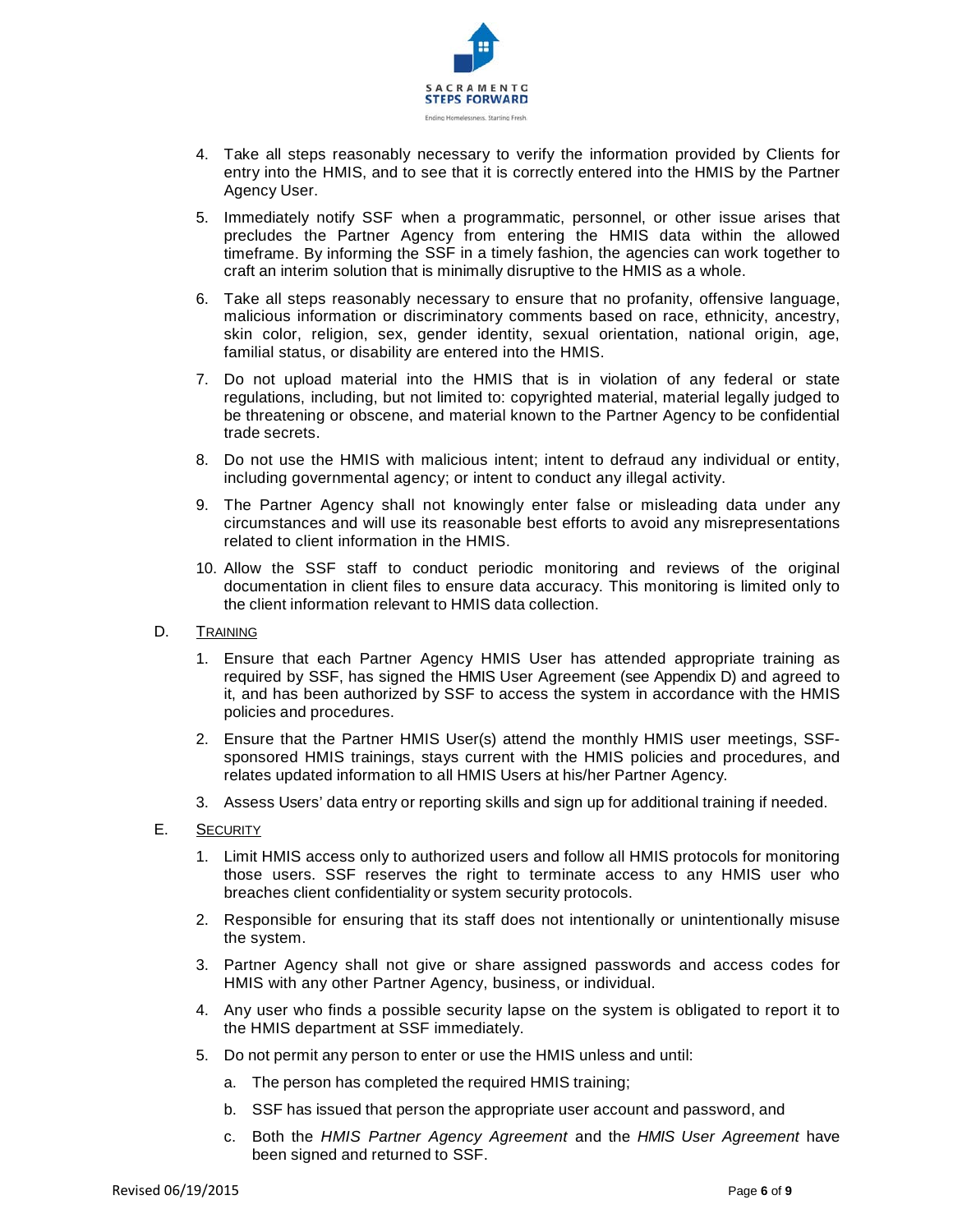

- 6. Maintain copies of all HMIS User Agreement signed by Partner Agency personnel to whom user accounts have been issued.
- 7. Designate a staff person to act as the Partner Agency security officer, responsible for the implementation of the HMIS privacy and security procedures at the Partner Agency level
- 8. Fully comply with the *Inter-Agency HMIS Data Sharing Agreement* (as applicable) and the HMIS Privacy & Security Plan.
- 9. Not release any HMIS data to any person or organization that is not part of the HMIS, unless such release is covered by the Inter-Agency HMIS Data Sharing Agreement or the HMIS Privacy & Security Plan or is otherwise required by law.
- 10. Develop an internal procedure to be used in the event of a violation of any of the HMIS security protocols.
- 11. Develop and adhere to local security standards that should include the following:
	- a. Products: Physical security (door locks, computer/handheld devices screen view, local network passwords, firewall).
	- b. People: Personnel security (authorized users only, local oversight of usage).
	- c. Procedures: Organizational security (policies and procedures are in place).
- 12. Notify SSF within one (1) business day of the separation from the Partner Agency of any employee who was a user of the HMIS. Notification should preferably occur by close of business on the day of employee separation.

# VI. DATA USE

# Data contained in the HMIS will only be used to support the delivery of homeless services in the Sacramento County.

A. The Partner Agency will not solicit or input information from clients unless it is essential to provide services, or conduct evaluation or research

### VII. FEES & COST

- A. PARTNER AGENCY PARTICIPATION COST
	- 1. Currently, agencies serving the homeless shall have access to the SSF maintained HMIS for free. There is no requirement that an agency receive HUD or other federal or state funds to participate in the HMIS. SSF reserves the right to charge a reasonable fee for the use of the HMIS for other purposes and custom reports.
	- 2. SSF recognizes that some Agencies may want to keep their existing databases and import their data periodically into the HMIS. Further, Agencies may move legacy data into the HMIS from their existing databases. Data integration/migration is allowed, provided the data integrated is accurate and meets the format at technical specifications required by the HMIS Software Vendor. The Partner Agency will be charged a fee for this service, as determined by SSF.

### **VIII. TERM OF AGREEMENT**

- A. **TERMS AND CONDITIONS** 
	- 1. This HMIS Partner Agency Agreement becomes effective when signed by both parties and shall remain in effect unless terminated.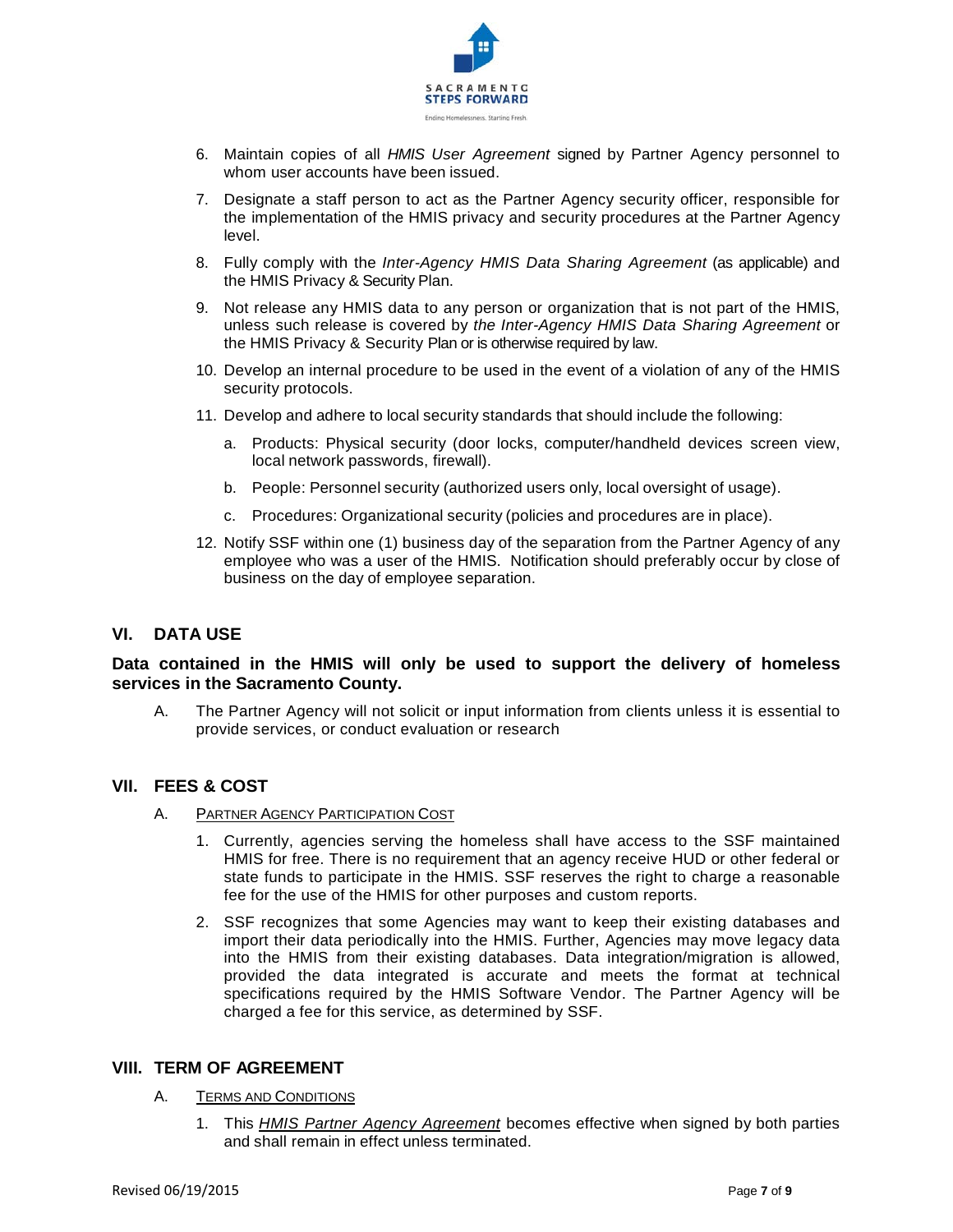

- 2. This agreement is the complete and exclusive statement of agreement between the partied, and it supersedes all prior agreements, oral or written, relating to the subject matter of this agreement.
- 3. Neither party shall have the right to assign or transfer any rights or obligations under this agreement without the prior written consent of the other party.
- 4. This agreement is made for the purpose of defining and setting forth the rights and responsibilities of the Sacramento CoC, SSF, and the Partner Agency. It is made solely for the protection of the Sacramento CoC, SSF, and the Partner Agency and their respective heirs, personal representatives, successors, and assigns. No other individual or entity shall have any rights of any nature under this agreements or by reason hereof. Without limiting the generality of the preceding sentence, no End-User of the HMIS in his or her capacity as such and no current, former, or prospective client of any Partner Agency shall have any rights of any nature under this agreement or by reason hereof.
- $B<sub>1</sub>$ **TERMINATION** 
	- 1. Either party has the right to terminate this agreement with a 30-day prior written notice to the other party.
	- 2. This agreement may be amended or modified only by a written agreement signed and executed by both parties.
	- 3. If either party believes the other to be in default of any one or more of the terms of this agreement, that party will notify the other in writing of such default. The other party shall then have ten (10) days in which to cure such default. If such default is cured within such period, this agreement will continue in effect. If such default is not cured within such period, the non-defaulting party shall have the right to declare this agreement to be immediately terminated. Notwithstanding the foregoing, if there is credible evidence regarding the potential or actual breach of this agreement and the nature of the breach threatens the integrity of the HMIS, SSF will have the right to suspend or restrict the access rights of the breaching party to the HMIS pending investigation and resolution of the matter to the extent reasonably required to protect the integrity of the system.
	- 4. If this agreement is terminated, SSF HMIS and its remaining Partner Agencies shall retain their right to the use of all client data previously entered by the terminating Partner Agency, subject to any restrictions requested by the Client.
	- 5. If Partner Agency's HUD grant is terminated or reallocated, Partner Agency will continue to be able to view past project data in the HMIS, but will not be able to enter new data into that project.
	- 6. If Partner Agency ceases to operate, the data entered into the HMIS becomes the property of the Sacramento CoC.
	- 7. If a program is reallocated from one Partner Agency to another, the original Partner Agency will provide all signed copies of their Consumer Informed Consent & Release of Information Authorizations to the acquiring Partner Agency within thirty (30) days of the loss of the program.